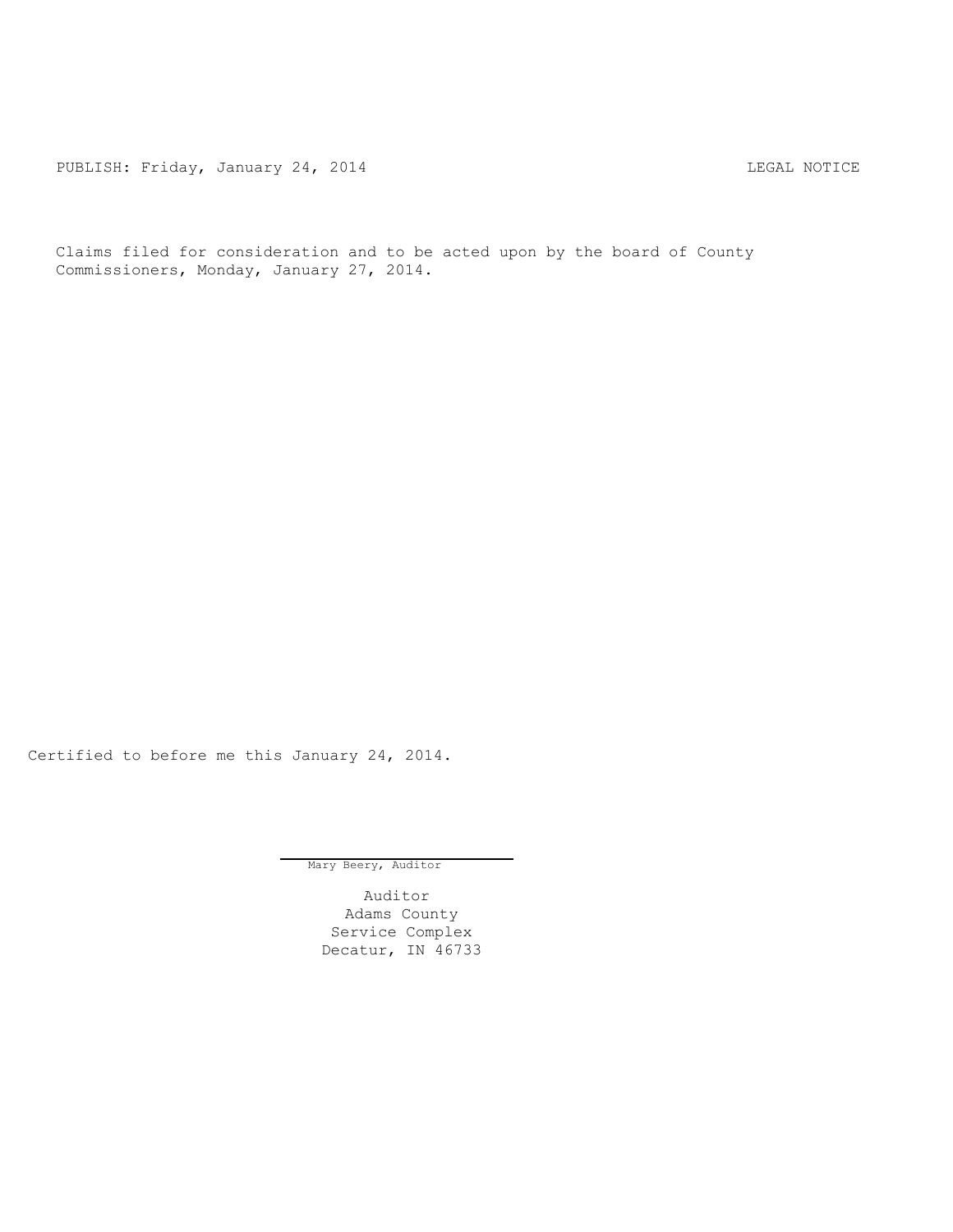

## **Claims Docket for Newspaper Adams County, Indiana**

## For Period: **12/31/2013** to **1/13/2014**

*313 W. Jefferson St. Decatur, IN 46733 (219) 724-2600*

## Date Claims to be Paid: **1/27/2014**

| <b>Vendor</b>                        | <u>Amount</u> | <u>Vendor</u>                            | <b>Amount</b> |
|--------------------------------------|---------------|------------------------------------------|---------------|
| Adams County 4-H Clubs               | 13,500.00     | Adams County Council On Aging, Inc.      | 2,125.00      |
| Adams Memorial Hospital              | 306.17        | Indiana Michigan Power                   | 13,196.18     |
| Baker And Sons Plumbing &            | 192.00        | Barker And Sons Wrecker S                | 265.00        |
| <b>Berne Police Department</b>       | 116.00        | Berne Tri-Weekly News                    | 30.33         |
| Suburban Propane LP                  | 240.25        | Butler, Fairman, & Seufer                | 1,375.00      |
| Cintas Location #338                 | 45.00         | City Of Decatur                          | 82.27         |
| Decatur True Value                   | 206.70        | Complete Printing Service                | 178.90        |
| Craigville Telephone Comp            | 119.00        | Darrell Sigworth                         | 95.04         |
| Decatur Chamber Of Commerce          | 20.00         | Decatur Daily Democrat                   | 80.39         |
| Decatur Police Department            | 232.00        | Decatur Postmaster                       | 60.00         |
| Douglas L. Bauman                    | 50.00         | Gasoline Equipment                       | 626.43        |
| Gordon Food Service                  | 4,108.95      | Grimm's Auto                             | 99.50         |
| Haywood Printing Company             | 196.92        | Hilty Engine Service                     | 182.95        |
| Indiana State Police                 | 44.00         | <b>Innovative Concepts</b>               | 169.79        |
| The Janitors Supply Company, Inc.    | 56.00         | Louise Busse                             | 42.68         |
| Nena                                 | 137.00        | Nipsco                                   | 2,361.36      |
| Parrish Electric Motor Sp            | 3.00          | Piqua Repair Inc.                        | 575.95        |
| Portland Motor Parts, Inc.           | 92.31         | Selking International                    | 1,932.86      |
| Print Shop                           | 174.12        | Top Supply Company                       | 154.97        |
| Two Brothers Restaurant              | 93.09         | Wal-Mart / GEMB                          | 164.84        |
| Welder Services, Inc.                | 45.72         | West Payment Center                      | 484.00        |
| Burry, Herman, Miller & Brown, P.C.  | 15,740.00     | CenturyLink                              | 250.17        |
| Adams County Automotive Supply, Inc. | 225.72        | Jay County REMC                          | 157.70        |
| Purdue University                    | 355.96        | Bailey's Test Strips & Th                | 103.50        |
| Waste Management                     | 327.35        | Bixler Insurance, Inc.                   | 400.00        |
| Lehman Auto Sales                    | 110.65        | Don Myers Plumbing                       | 403.97        |
| Indiana County Auditors' Association | 667.59        | Indiana Recorders Association            | 465.06        |
| Berne Chamber Of Commerce            | 100.00        | In.Assoc. Of Co.Hwy.Engin                | 100.00        |
| Craigville Diesel Service            | 121.18        | Zurcher's Best-One Tire & Auto Care, Inc | 4,096.88      |
| Matthew Bender                       | 355.31        | LuAnn K. Rehm                            | 25.45         |
| West End Restaurant                  | 143.83        | Harvest Land Co-op                       | 6,186.34      |
| Wal-Mart                             | 28.02         | Adams County Truck Repair, Inc.          | 2.58          |
| Fastenal Company                     | 28.00         | Adams County Sheriff's Department        | 176.00        |
| Cynthia Everett                      | 16.05         | ERS Wireless Communications              | 2,013.30      |
| Adams County 4-H Council             | 16,200.00     | Connie Ellenberger                       | 4.84          |
| Troyer's Market LLC                  | 2,090.82      | Kendall Electric, Inc.                   | 121.25        |
| McKesson Medical - Surgical          | 84.82         | Grainger                                 | 542.76        |
| Joseph M. Johnson, III               | 329.05        | Alpine Falls, Inc.                       | 21.97         |
| Deborah A. Schantz                   | 185.25        | Oral and Maxillofacial Surgery           | 92.35         |
| Verizon Wireless                     | 1,383.59      | <b>Stationair's Express</b>              | 613.01        |
| <b>Landon Patterson</b>              | 4,563.99      | Matrix Integration                       | 458.45        |
| Schwartz Blacksmith, LLC             | 15.55         | CDW Government, Inc.                     | 817.17        |
| Cintas Location #G64                 | 666.40        | LBH Chemical & Industrial                | 863.81        |
| Jeremy Wetter                        | 6.69          | Joe H Construction                       | 1,978.00      |
| Decatur Ace Hardware                 | 190.30        | Association of Indiana Counties          | 100.00        |
| O'Reilly Auto Parts                  | 127.68        | Global GOV/ED Solutions Inc.             | 40.42         |
| Richard Kaehr                        | 131.56        | Paperless Business Solutions, LLC        | 2,050.00      |
| Sack & Save, Inc.                    | 19.12         | <b>Central Customer Charges</b>          | 512.99        |